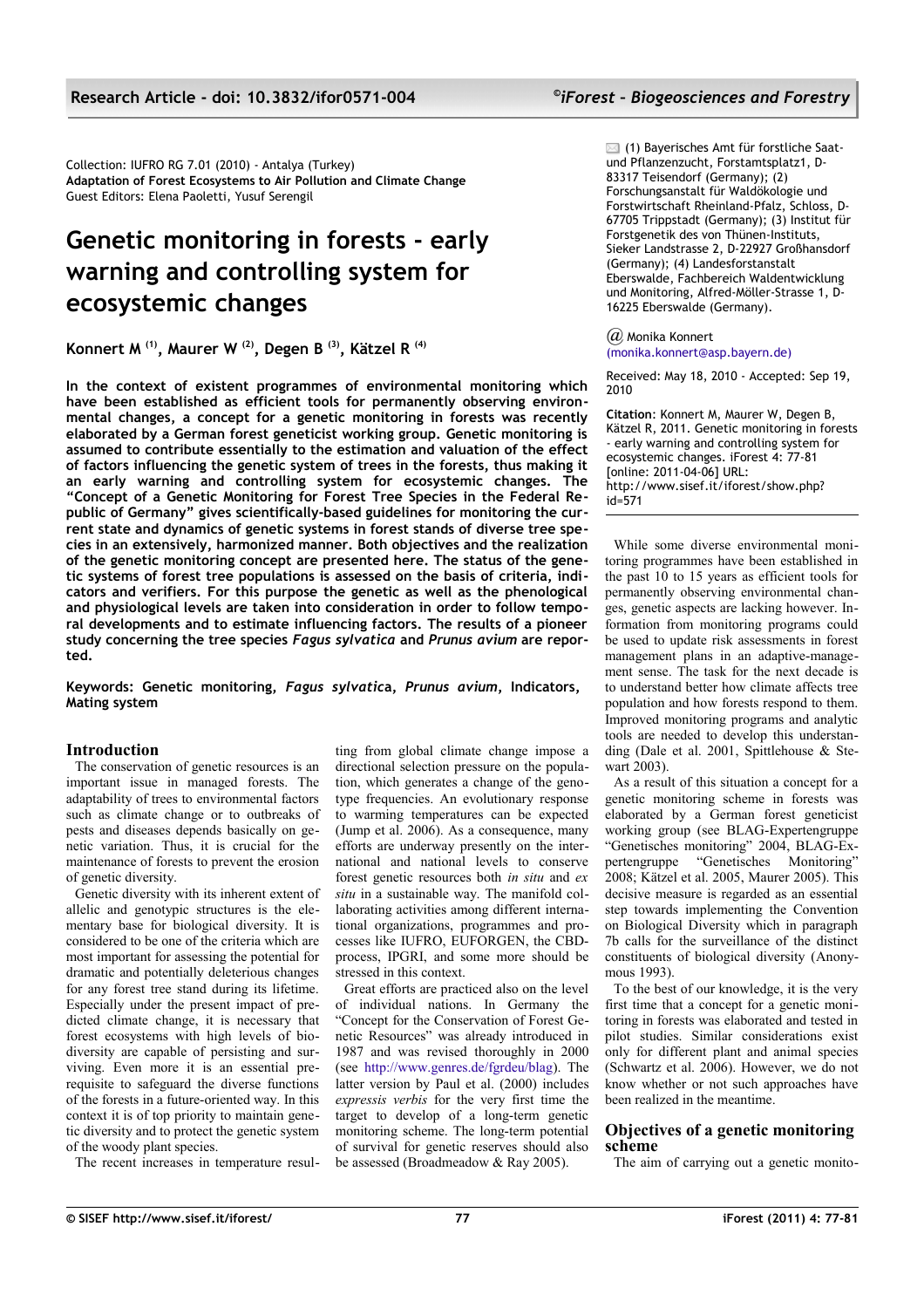ring is to observe the dynamics of transition from the present to the future genetic status of a forest stand. In order to do this, the status of the genetic system must be conceived in its entirety. The genetic system comprises all mechanisms and processes which contribute to the production, the maintenance, and last but not least to the modification of genetic variability and its transfer to the succeeding generations. Initially the essential attributes (characteristics) of this system must be detected. Then parameters or indicators are needed which clearly show whether this system is intact or disturbed. and to what extent. Finally the specific hypotheses are examined using verifiers.

## **The German concept for genetic monitoring of forest tree species**

#### *Indicators and verifiers*

The intactness (*resp.* functionality) of the genetic system of a species is characterized by the population genetic processes of selection, mating system and migration. Thus, the maintenance of these processes represents the criteria for conserving genetic variation. The German "Concept for Genetic Monitoring in Forests" as published in 2004 by the BLAG-Expertengruppe "Genetisches Monitoring" is based on the indicators proposed by Namkoong et al. (1996) for population genetic processes concerning the following points:

- level of genetic variation;
- directional change in gene or genotypic frequencies:
- changes in mating system processes;
- gene migration between populations.

Genetic monitoring uses these indicators to assess the conditions and the dynamics of the processes of the genetic system by repeating this procedure at different times (Gregorius & Degen 2007).

For this procedure, common population genetic data and the parameters deduced from this data are estimated. These data represent the verifiers of the given indicators. [Tab. 1](#page-1-0) summarizes keywords characterizing the verifiers for the respective indicators.

Gene frequencies and different genetic parameters based on gene frequencies, like genetic diversity, number of polymorphic loci, mean number of alleles per locus, variation in bud burst, in frost resistance etc. can be applied efficiently as measures for assessing the level of genetic variation. The outcrossing rate, the number of effective pollen donors, but also the quality of seed reflected by the proportion of empty seed or by germinability supply valuable information about the mating system. Gene migration is verified by the pollen and seed dispersal distance as well as by the presence/absence of family structures within a tree population.

The different verifiers that can be measured

<span id="page-1-0"></span>**Tab. 1** - Indicators and verifiers of the genetic processes. (P): number of polymorphic loci; (A/L): mean number of alleles per locus; (F-value): fixation index.

| <b>Indicators</b>                     | <b>Verificators</b>                                                                                                                                                   |  |
|---------------------------------------|-----------------------------------------------------------------------------------------------------------------------------------------------------------------------|--|
| Level of genetic                      | Gene frequencies, genetic diversity, P, A/L, variation in pheno-                                                                                                      |  |
| variation                             | logical parameters, F-value, Number of potential parent trees                                                                                                         |  |
| Directional change in gene            | Differences between cohorts: - in allele, genotype and pheno-                                                                                                         |  |
| or genotypic frequencies              | type frequencies, - in the distribution of age classes                                                                                                                |  |
| Changes in mating<br>system processes | Mating system, rate of cross-fertilization, rate of biparental in-<br>breeding, number of effective pollen donors, proportion of<br>empty/full seed and germinability |  |
| Gene migration between                | Dispersion of pollen and seeds, differentiation between popula-                                                                                                       |  |
| populations                           | tions of the same age, isolation, family structures                                                                                                                   |  |

and are used for any indicator differ widely in their individual precision by which they estimate the genetic parameters. And last but not least, they differ in cost and the numbers of facilities required to sample and measure them.

### *Realization*

Genetic monitoring includes the periodical, randomized or plot-specific inspection of genetic structures and characteristics of the genetic system (*e.g.,* population size, flowering and sexual system). It should be carried out both in managed and unmanaged forests.

The following strategy for carrying out genetic monitoring in practice is proposed in the concept:

- identifying the genotypes of the reproductive trees in the selected monitoring plots or stands through a basic inventory using genetic markers;
- assessing the genetic composition of natural regeneration of an adequate sample from the stand under study; this procedure should be repeated after 10-15 years;
- performing additional inventories periodically to determine the extent of flowering and fructification of selected trees (*e.g.,* every 1-2 years);
- carrying out additional genetic studies on the seeds from different seed years (*e.g.,* every 5 years);
- calculating the given indicators for genetic processes based on the genotypes of the adult trees, natural regeneration and the seeds;
- simulating, the temporal and spatial dynamics of the genetic and demographical composition of tree populations based on empirical monitoring data in order to identify any critical development,

The tree species are chosen according to their importance concerning usability, existence, and indicator capacity. It is recommended to work first on tree species for which genetic markers are available for routine serial tests. For reasons of comparability, genetic monitoring should be performed according to tree species-specific harmonized methods, particularly regarding sampling strategy, inventory procedures, analyzing techniques, documentation, and data evaluation. The data obtained is to be recorded in such a way that it will be useful in simulation processes.

Both managed and unmanaged sites may be used as monitoring plots. A detailed documentation must be made to ensure continuity of the monitoring procedure. The geographic coordinates of the plot, the history of the stands and the treatments carried out should be considered. Furthermore, the geographic coordinates of the individual trees, their quality traits as well as their social classification must be considered. If possible, relevant environmental data like weather, atmospheric pollution, quantity of pollutant input, and soil vegetation should be recorded.

### *Pilot studies*

### **Methodological aspects**

In Germany the first practical experiences were gained in a pilot study conducted on European beech *(Fagus sylvatica)* as an important predominant wind-pollinated species (Maurer et al. 2008) and wild cherry *(Prunus avium)* as a rare species pollinated by insects (Degen et al. 2008). This study included four beech stands located in north (N), east (E), central (C), and south Germany (S) and five wild cherry populations. The wild cherry stands under study include the stands Einhaus (northern Germany); Chorin (north-eastern Germany); Spargründe (eastern Germany); Hildesheimer Wald (central Germany), and Reutlingen (southern Germany).

**Beech** *-* Each experimental beech plot includes a total area of 4 hectares, subdivided into 3 zoned sections which are marked visibly by pegs. There is a central part of 50 x 50 meters ("core section", 0.25 ha), surrounded by a square of 100 x 100 meters which is called the "intensive section".

It comprises a total area of 1 ha. Within the core zone particularly additional parameters like flowering phenology, leaf unfolding and nutrient analyses were monitored. Outside of this intensive plot, an area of 200 x 200 meters is delimited which is called the "ex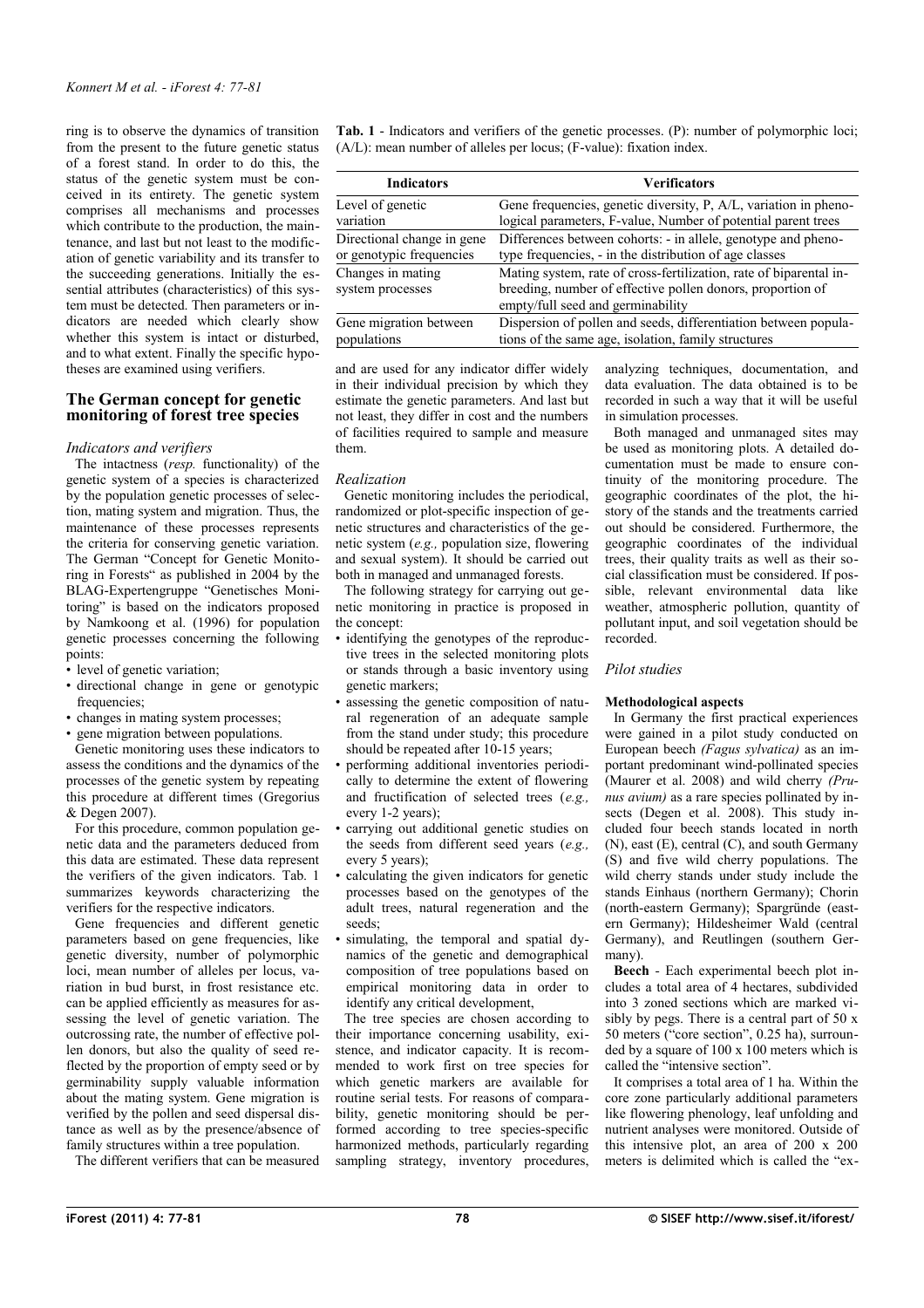tensive section". The overall area is 4 ha [\(Fig. 1\)](#page-2-1). Sampling of adult trees, natural regeneration and seeds was performed within these different zones at differing intensities.

The collected materials were used for genetic studies and for characterizing the quality structure of beechnut seeds (see [Tab. 2\)](#page-2-0). The position of each sample tree was determined exactly by applying for example GPS.

For genetic studies isozyme gene markers as well as molecular genetic markers including microsatellites (SSRs) and Arbitrary Fragment Length Polymorphisms (AFLPs) were applied. Different genetic parameters were calculated reflecting genetic variation (verifiers - see [Tab. 1\)](#page-1-0), spatial genetic structures, parameters reflecting the mating system, pollen distribution functions, and parental analysis. Programs used included GDA-NT (Degen 2008), GSED (Gillet 2008), SGS-SPATIAL GENETIC SOFTWARE (Degen 2001), MLTR-MULTILOCUS MATING SYSTEM PROGRAM (Ritland 2002), POLDISP (Robledo-Arnuncio et al. 2007), and CERVUS (Kalinowski et al. 2007).

Random samples of the beechnut seeds collected within the four monitoring plots were tested for their quality structure according to the ISTA regulations (Anonymous 2003). Phenological observations included basically flushing in springtime which was carried out on selected individual trees.

**Prunus** *-* Because of its low and variable density, the plot size for *Prunus avium* was defined as the area that includes 150 reproductive trees. The size of the five wild cherry plots varied from 0.6 ha to 18.1 ha depending on the variable densities of reproductive trees (5 individuals per ha to 230 individuals per ha). In each plot 150 saplings were sampled in a statistically representative way over the whole area. Seeds were collected from at least 30 trees within each plot. The genetic inventories were done by applying nuclear microsatellites, AFLPs and markers for the known locus of the self-incompatibility (S-locus). Furthermore the spatial position, diameter, natural social class, and flowering phenology for of the reproducing trees were measured and the quality of seeds was tested. For computing the genetic parameters the same analysis programs were used as for beech.

#### **First results**

**Beech** - Except for plot N the differences in genetic diversity between the three developmental stages of the stands under study were found to be low (see [Fig. 2.](#page-3-0)).

The outcrossing rate exceeded 95%, the number of effective pollen donors was found to be high, at 12 to 63 trees. The maximum pollen dispersal distance varied from 112 to 133 m. Consequently, the mating system appears to be widely intact. Moreover, a high



potential for transmitting genetic information over generations can be assumed. Repeated inventories to be performed in the following years will reveal whether or not this intactness will be sustained.

The four monitoring plots comprise different distinct gene pools which represent each local gene pool well. This observation makes it clear that plots located in different regions must be included when performing a genetic monitoring in order to consider local peculiarities,

Differences in flushing became evident both in the years of observation and in all of the four monitoring plots. In 2006 flushing started earlier in plot S as compared to plot E, and this process took about six more days. In 2007 flushing started on both plots significantly earlier. These observations will be pursued in the next years in order to make specific evaluations associated with plot-related climate data.

The combination of different indicators and verifiers was used as an approach to assess the intactness of the genetic system. A set of 18 indicators/verifiers was applied according to the Concept of Genetic Monitoring. It included the:

1. level of genetic diversity in the mature

<span id="page-2-1"></span>stand verified by the effective numbers of alleles of the analyzed isozymes, SSRs and AFLPs as well as the level of heterozygosity of the isozymes, and flushing;

- 2. changes in the gene and genotype frequencies verified by estimating the differences between the developmental stages of the trees within a stand and the differences between the cohorts of natural regeneration;
- 3. mating system verified by a deficit of heterozygous mature individuals as compared to Hardy Weinberg equilibrium (isozymes); open pollination rate; number of effective pollen donors; spatial genetic structures (family structures); and germination percent of the seeds in 2006; and
- 4. migration verified by the differences between the genetic differentiation of the mature stands studied and its pollen dissemination in 2006.

Each verifier was assigned one of the three values, either -1, zero  $(0)$ , or  $+1$ ,  $+1$  signifies an expected positive effect on the genetic system of the tree population. -1 indicates a negative effect and 0 was assigned in case of incomplete data. The average of all verifiers was used to judge the overall situation of each population. Based on this, the genetic

<span id="page-2-0"></span>**Tab. 2** - Overview of the sampling procedure to be carried out in the 3 sections of a monito ring plot.

| Developmental<br>state                     | <b>Intensive section</b><br>including core section                        | <b>Extensive section</b>              |  |
|--------------------------------------------|---------------------------------------------------------------------------|---------------------------------------|--|
| <b>Genetic Studies</b>                     |                                                                           |                                       |  |
| adult trees                                | all individuals present                                                   | additional individuals up to max. 300 |  |
|                                            | natural regeneration 200 young plants representative for the overall plot |                                       |  |
|                                            | 4 clusters of natural regeneration<br>comprising 50 individuals each      |                                       |  |
| beechnuts seeds                            | collecting per individual tree separately beechnuts from 20 adult trees   |                                       |  |
| <b>Ouality structure of beechnut seeds</b> |                                                                           |                                       |  |
| beechnuts seeds                            | seed mixture of the overall stand                                         |                                       |  |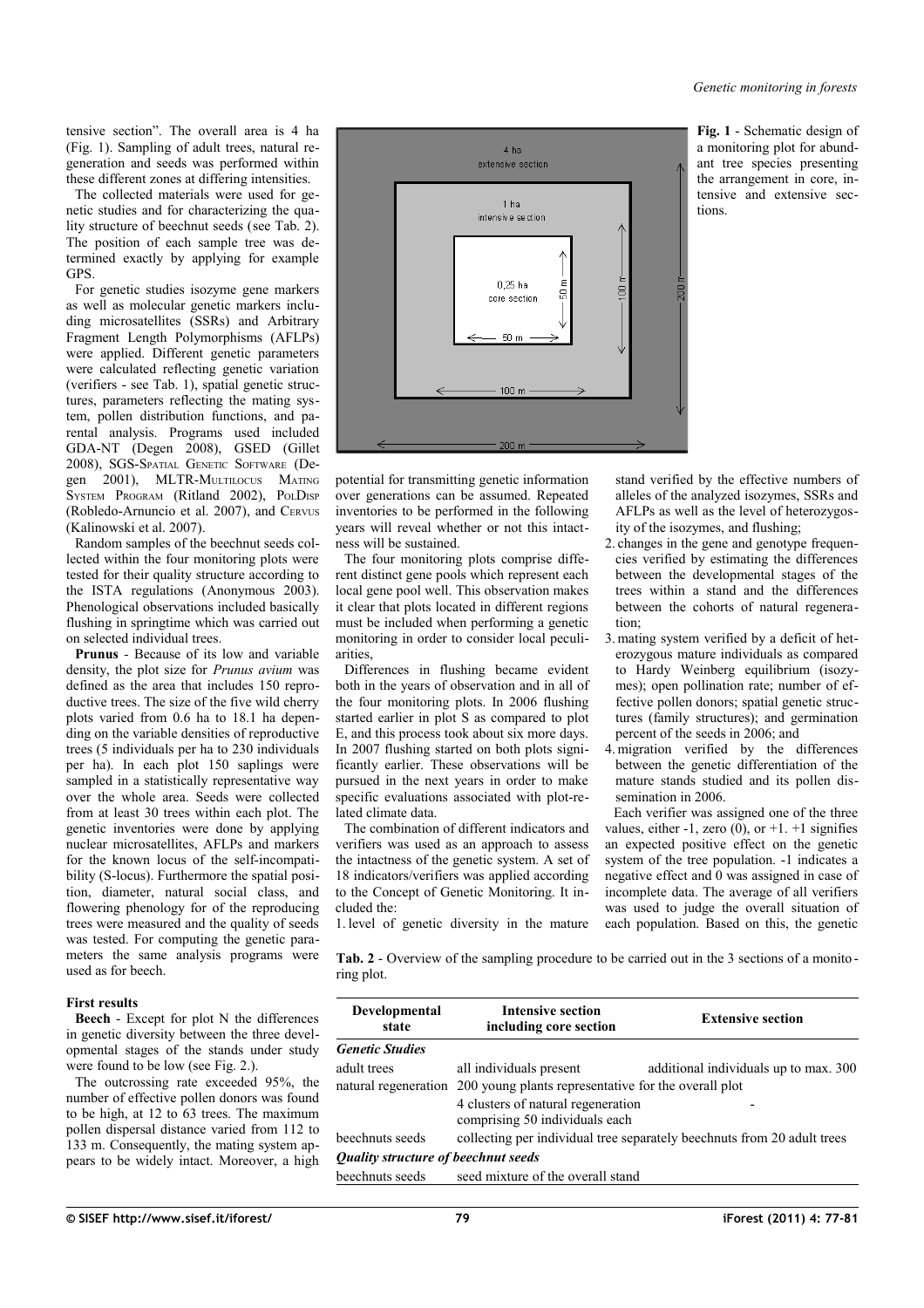

<span id="page-3-0"></span>**Fig. 2** - Genetic diversity (expressed as vgam) as determined in the four beech monitoring plots for the adult stand (AS), natural regeneration (NR) and the seeds.

system present now was appraised undisturbed for two out of the four monitoring plots (plot N and plot S). No clear statement could be made for plot E. Therefore clarity must be obtained by carrying out another survey. For plot C however which was severely affected by strong wind attacks, the actual status of the genetic system must be judged to be in critical conditions

**Prunus** - The results obtained show significant differences in the level of genetic diversity, genetic differentiation and spatial genetic structure. In all cases the genetic differences among stages of different stands were significantly larger (20-40%) than the differences among stages of the same stand  $(< 15\%)$ .

A proportion of clones between 6% and 81% of all individuals was found to be present. Estimates of pollen and seed dispersal as well as appraisals of the proportion and spatial extension of vegetative regeneration for each stand were calculated. The mean pollen dispersal varied in the range of 45-162 m and the mean seed dispersal within 27-73 m. Among the stands the start of flowering differed by 10 days. Within a stand the flowering of most trees was found to overlap. A broad variation of tree densities was observed ranging from 5.3 adult



<span id="page-3-1"></span>**Fig. 3** - Moran-index of the adult trees for four microsatellites as determined in the five wild cherry monitoring plots by including all trees growing within the plots; (\*): significant on 95 % level.

trees per ha to 230 adult trees per ha. The distances of seed dispersal were found to be independent from of the tree densities. Pollen dispersal however was partly controlled by densities and even more by the extension of clonal groups. Due to the self-incompatibility system auto-fertilization was impossible for trees presenting the same clone.

For the Moran's index which gives information of the so-called spatial autocorrelation, significantly positive values in four out of the five plots under study were obtained for the first three distance classes up to 30 m (see [Fig. 3\)](#page-3-1). The bulk of these spatial genetic structures most probably results from the clones present.

The genotypes of the adult populations and the estimates of population-genetic processes were integrated into the simulation model ECO-GENE. The simulations predicted the dynamics of genetic structures and supported defining thresholds for critical changes in the genetic composition of the wild cherry populations. A set of 13 indicators and verifiers was tested according to the Concept of Genetic Monitoring to estimate the intactness of the genetic system of the five stands under study. For the indicator "level of genetic diversity" the effective numbers of genetic variants (alleles) in the three types of studied gene markers were used as verifiers. To verify the indicator "mating system": (a) in accordance with Hardy-Weinberg proportions; (b) effective distances of pollen dispersal; (c) proportion of clones; (d) presence of family structures; (e) number of different S-alleles for the gene locus which controls the self-incompatibility of pollen; and (f) the germination percentage of seeds was taken into account. The indicator "genetic drift and directional change of genetic structure" was evaluated using the verifiers: (a) genetic differences among different ontogenetic stages of the same stand; (b) risk of hybridization with cultural cherry trees; and (c) population size. Like for beech each verifier got one of the three values  $-1$ , or Zero (0) or  $+1$ . The average of all verifiers was used to assess the overall situation of each population. This allowed a clear ranking among the stands concerning the quality, *i.e.*, intactness of the genetic system.

### **Conclusions**

In a holistic approach genetic monitoring includes genetic and phenological as well as physiological aspects of equal significance for characterizing the genetic system of tree populations. It is in fact an early warning and controlling system, because changes in the stand structure, vitality and natural regeneration often proceed with concomitant changes of the genetic system, which are usually not immediately observable. The results of the genetic monitoring supply information on the current state of the genetic system of the